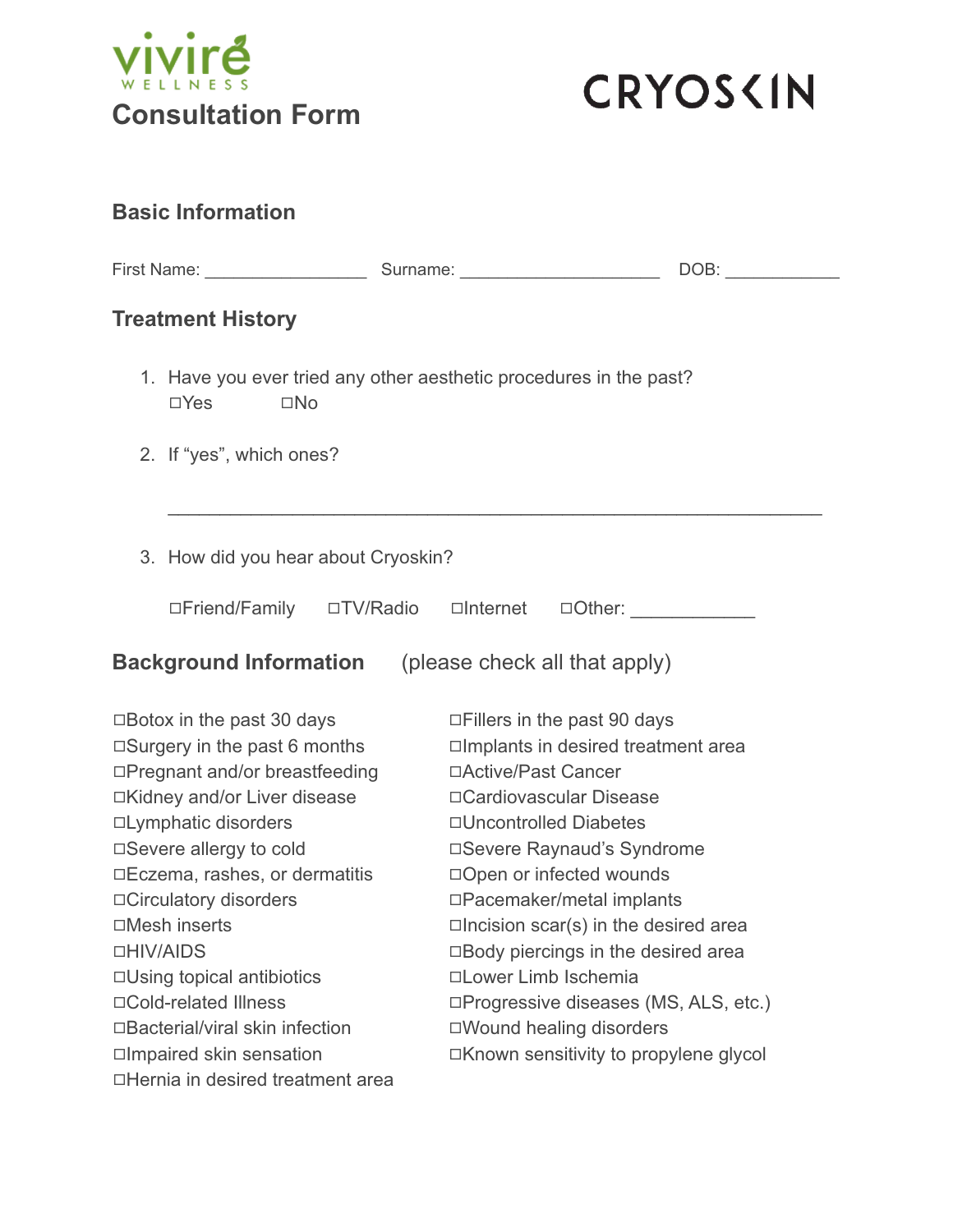



## **Lifestyle Information**

1. How many times per week do you exercise? \_\_\_\_\_\_\_\_\_\_\_\_\_\_\_\_\_\_\_

2. How much water do you drink per day? \_\_\_\_\_\_\_\_\_\_\_\_\_\_\_\_\_\_\_\_\_\_\_

- 3. How would you rate your diet? **□ Extremely healthy □ Generally healthy □ Needs improvement**
- 4. Please circle your areas of concern:



5. Have any other treatments/diets/exercise regimens helped these areas?